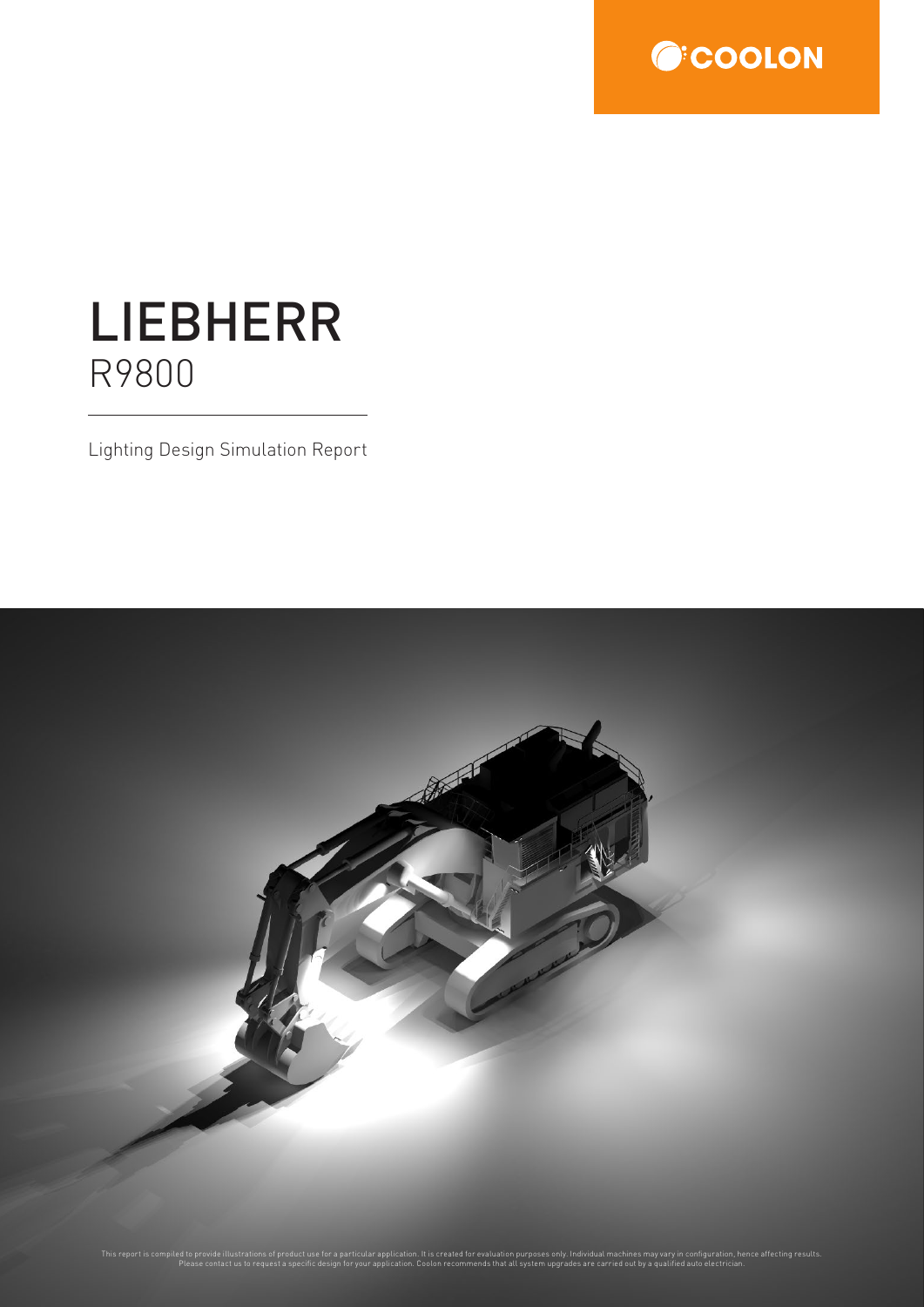

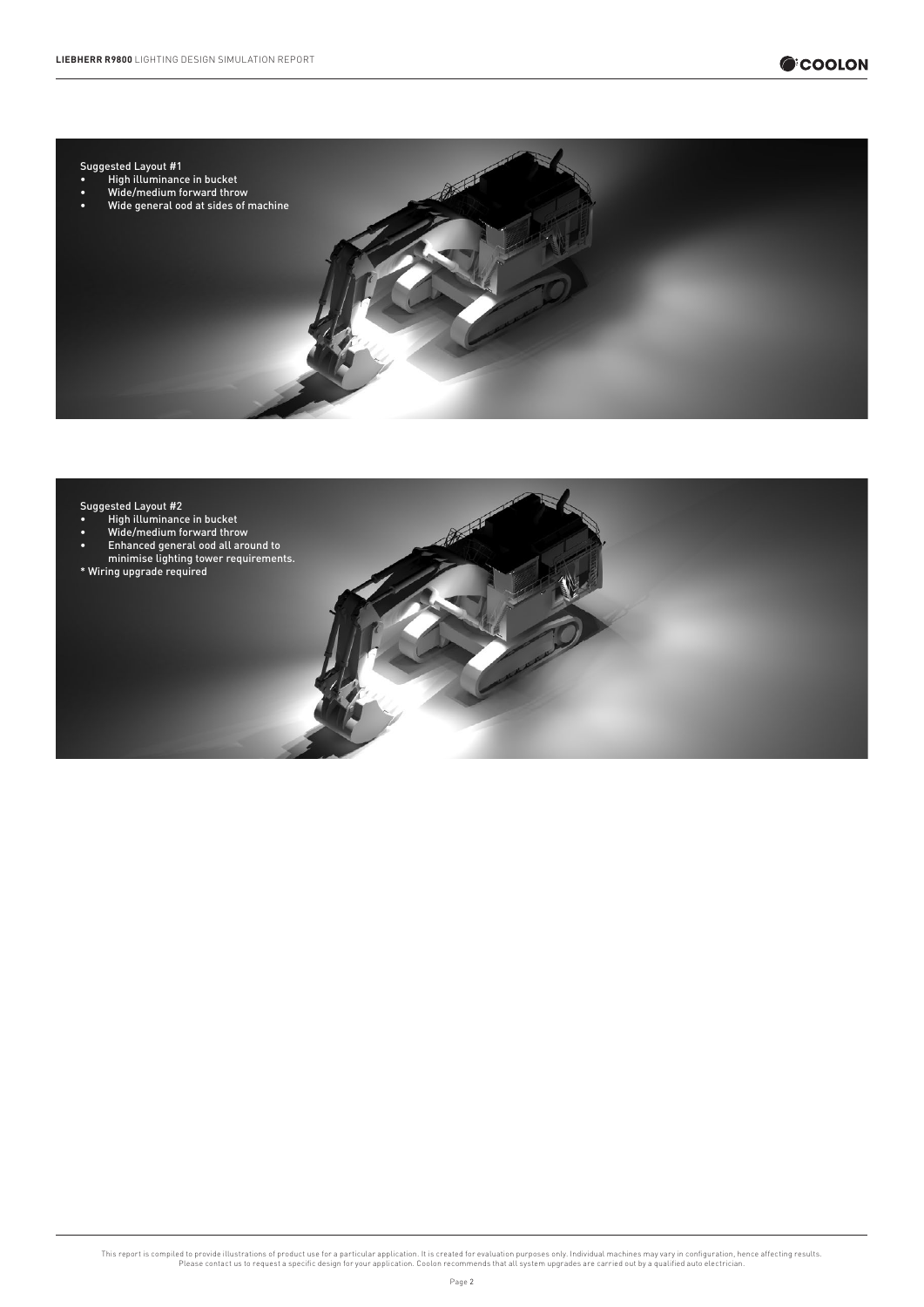## SUGGESTED LAYOUT #1

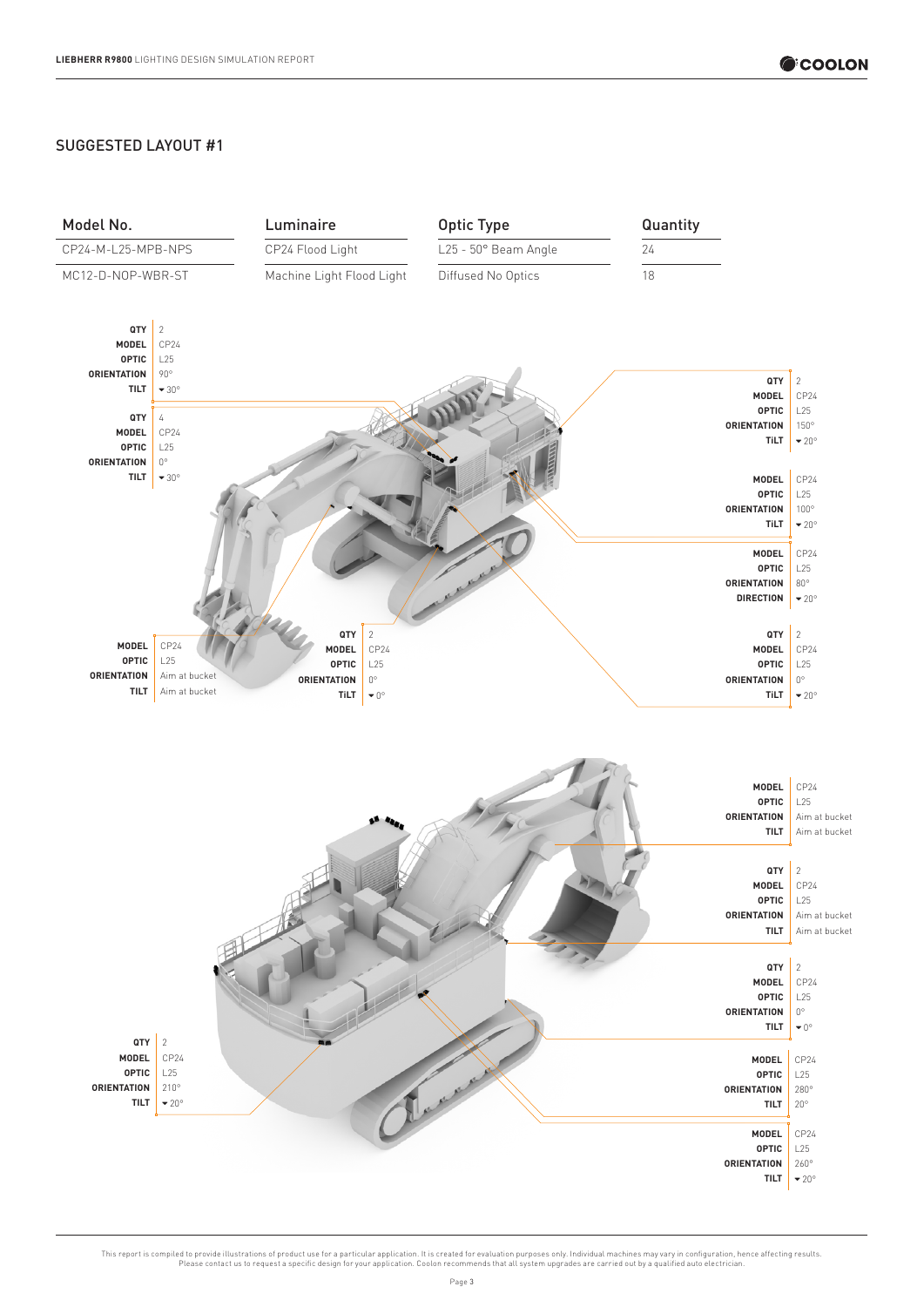

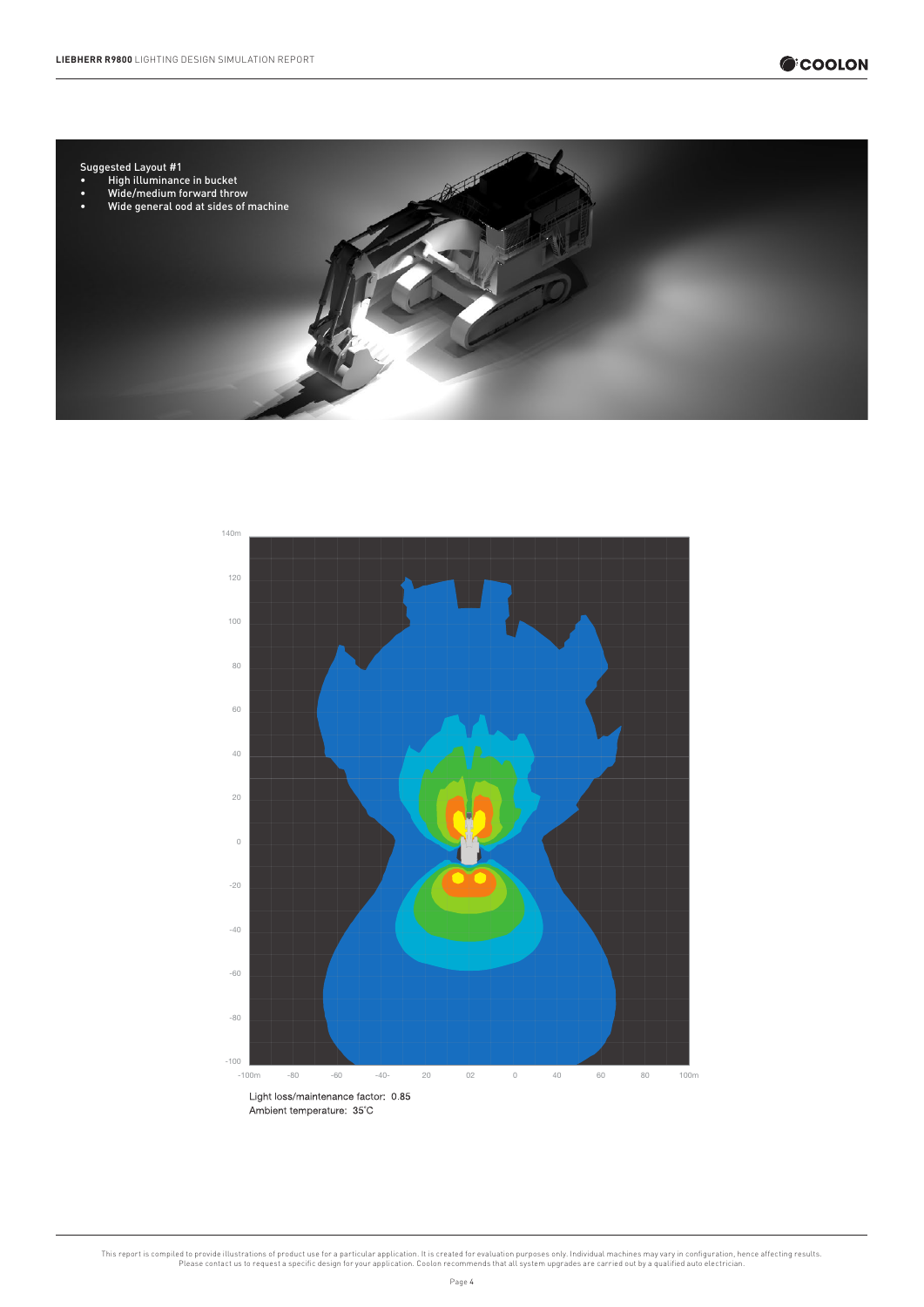## SUGGESTED LAYOUT #2